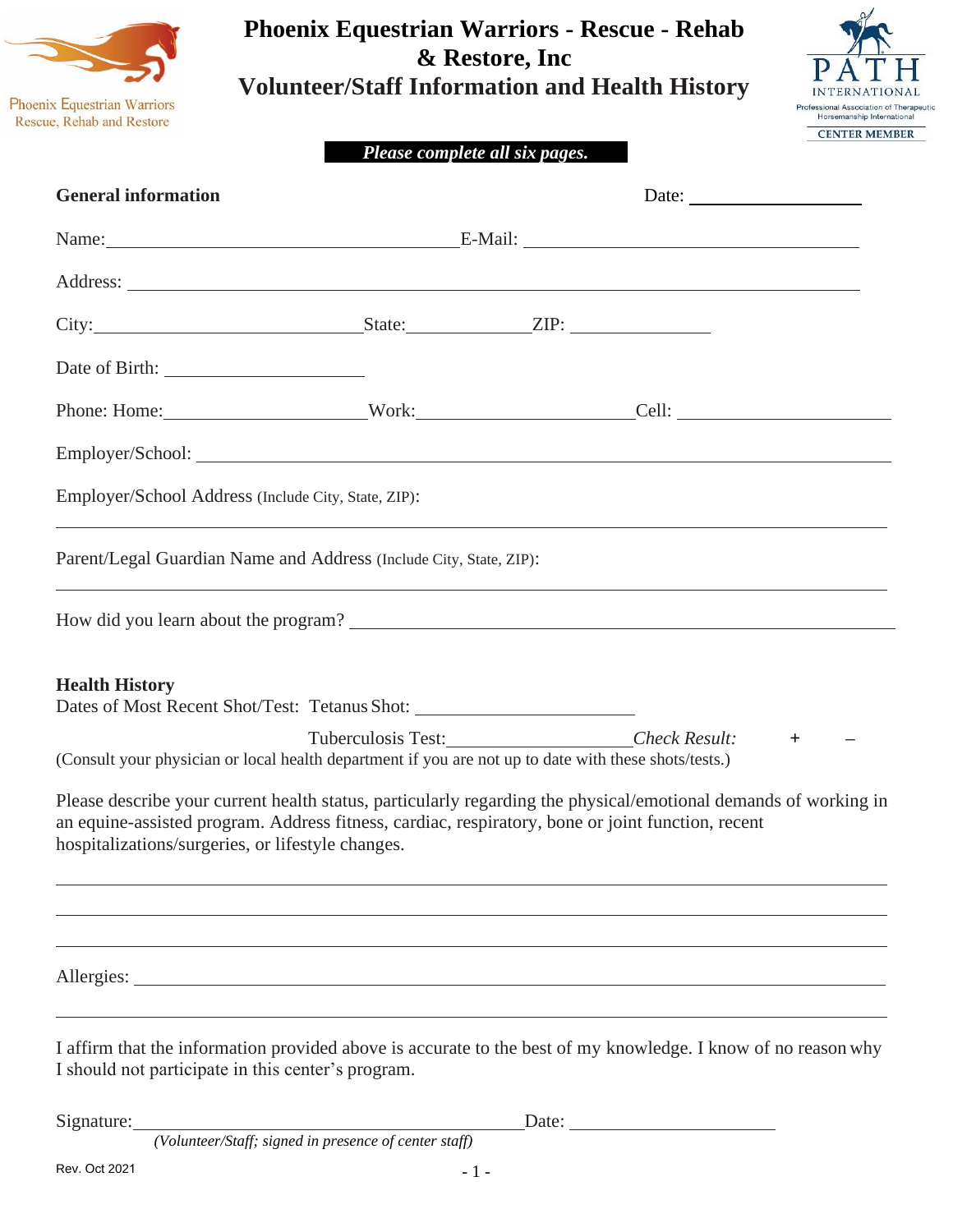

# **Phoenix Equestrian Warriors - Rescue - Rehab & Restore, Inc Volunteer/Staff Information and Health History**

## **Photo Release** *(Check one:)* I **DO \_\_\_\_\_**

I **DO NOT**\_\_\_\_\_

consent to and authorize the use and reproduction by **Phoenix Equestrian Warriors - Rescue - Rehab & Restore Inc. (PEWRRR)** of any and all photographs and any other audio/visual materials taken of me for promotional material, educational activities, exhibitions or for any other use for the benefit of the center.

Signature: Date: Date:

*(Volunteer/Staff; signed in presence of center staff)*

# **Background Information**

Have you ever been charged with or convicted of a crime? *Check one:* **YES \_\_\_\_NO\_\_\_\_\_** If Yes please explain:

I, (volunteer/staff), authorize **Phoenix Equestrian Warriors -**

**Rescue - Rehab & Restore Inc. (PEWRRR)**, to receive information from any law enforcement agency, including police departments and sheriff's departments, of this state or any other state or federal government, to the extent permitted by state and federal law, pertaining to any convictions I may have had for violations of state or federal criminal laws, including but not limited to convictions for crimes committed upon children or animals. I understand that such access is for the purpose of considering my application as an employee/volunteer, and that I expressly DO NOT authorize the PATH center, its directors, officers, employees, or other volunteers to disseminate this information in any way to any other individual, group, agency, organization, or corporation.

Signature: Date: Date: Date: *(Volunteer/Staff; signed in presence of center staff)* CURRENT DRIVER'S LICENSE? *Check one:* **YES\_\_\_\_\_\_ NO\_\_\_\_\_\_** LICENSE NUMBER: STATE:

### **Confidentiality Agreement**

I understand that all information (written and verbal) about participants at this PATH center is confidential and will not be shared with anyone without the express written consent of the participant – or their parent/guardian if the participant is a minor.

I will honor my schedule and commitment. I will try to be an appropriate model for my clients in my dress, language, and behavior.

Signature: Date:

*(Volunteer/Staff; signed in presence of center staff)*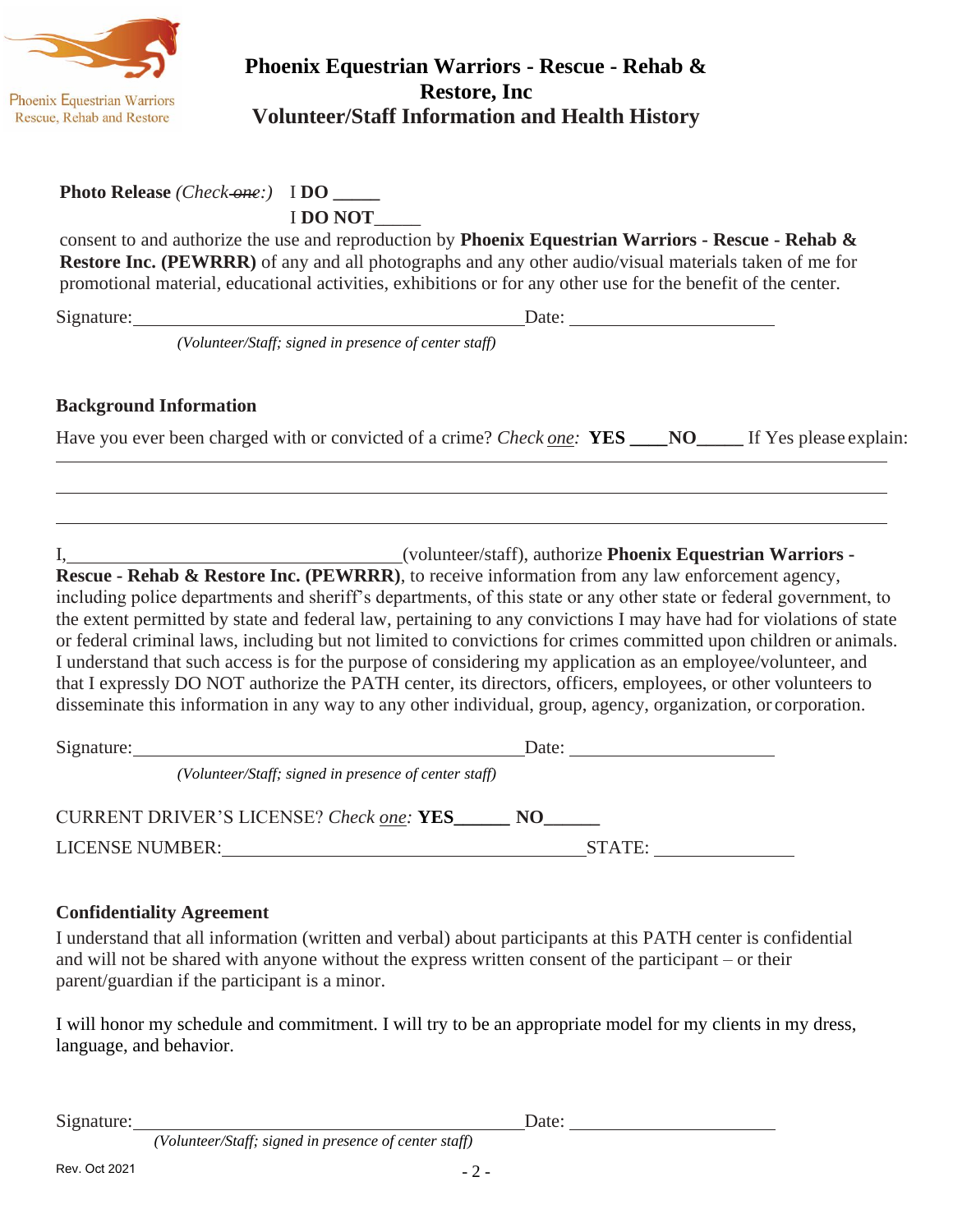

**Phoenix Equestrian Warriors - Rescue - Rehab & Restore, Inc Volunteer/Staff Availability**

Name:

When are you available? Check the boxes for the hours you can volunteer:

|              | Sun | Mon | Tues | Wed | <b>Thurs</b> | Fri | Sat |
|--------------|-----|-----|------|-----|--------------|-----|-----|
| 7:30 AM      |     |     |      |     |              |     |     |
| 8 AM         |     |     |      |     |              |     |     |
| <b>9 AM</b>  |     |     |      |     |              |     |     |
| <b>10 AM</b> |     |     |      |     |              |     |     |
| 11 AM        |     |     |      |     |              |     |     |
| 12 Noon      |     |     |      |     |              |     |     |
| 1 PM         |     |     |      |     |              |     |     |
| 2 PM         |     |     |      |     |              |     |     |
| 3 PM         |     |     |      |     |              |     |     |
| 4 PM         |     |     |      |     |              |     |     |
| 5 PM         |     |     |      |     |              |     |     |
| 6 PM         |     |     |      |     |              |     |     |
| Other?       |     |     |      |     |              |     |     |

Sessions are Monday-Saturday: 10:00 AM to 6:30 PM

Horse care every day of the week!

Contact **Dawn** at (315)766-6729 if interested. Please text if the voicemail is full.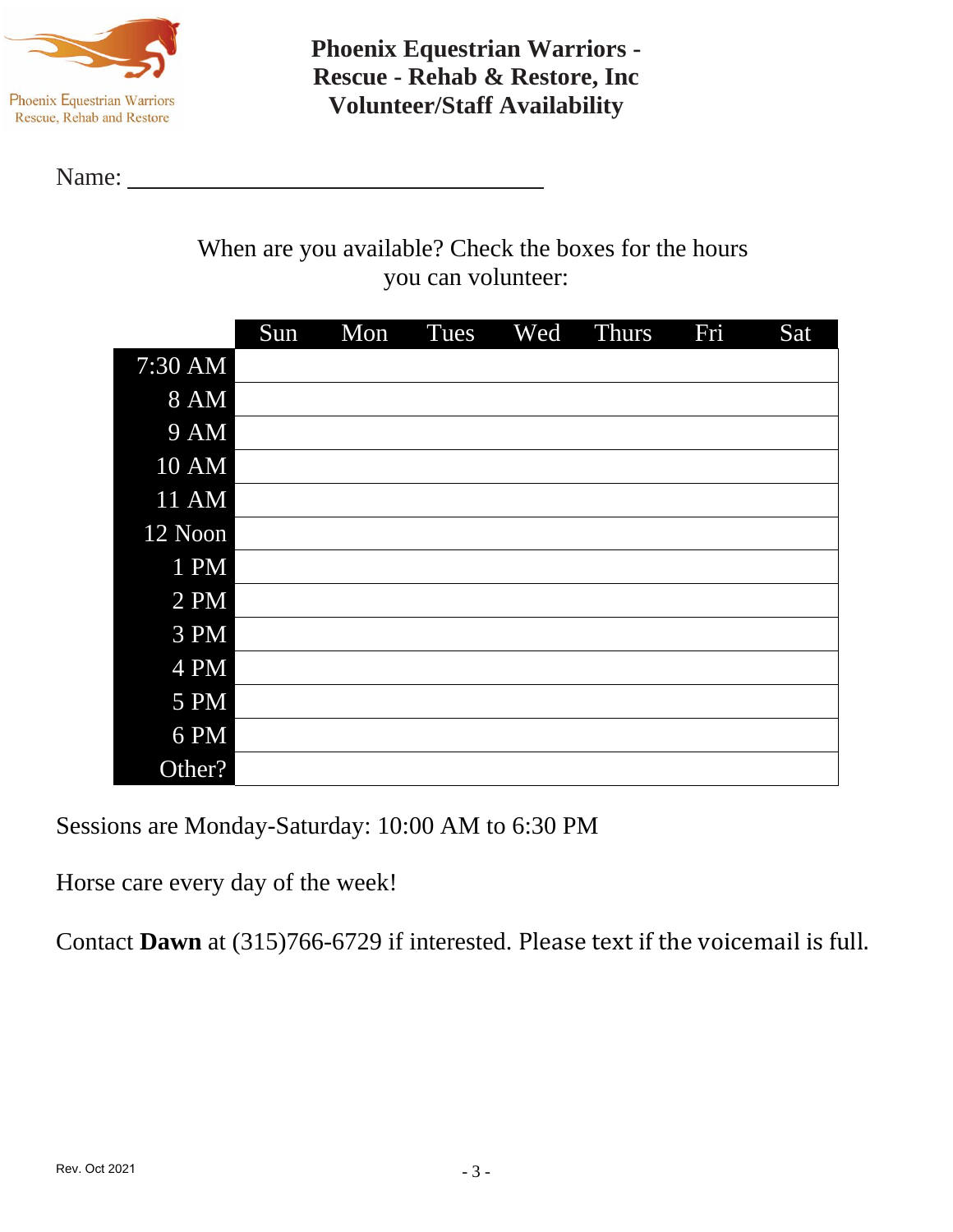

# **Phoenix Equestrian Warriors - Rescue - Rehab & Restore, Inc Authorization for Emergency Medical Treatment**

| Physician's Name: 1988                                                                                                                                                                                                         |                     | Phone:                               |  |
|--------------------------------------------------------------------------------------------------------------------------------------------------------------------------------------------------------------------------------|---------------------|--------------------------------------|--|
|                                                                                                                                                                                                                                |                     |                                      |  |
| Health Insurance Company: Policy #: Policy #:                                                                                                                                                                                  |                     |                                      |  |
| <b>Current Medications:</b>                                                                                                                                                                                                    |                     |                                      |  |
| Allergies to Medications:                                                                                                                                                                                                      |                     |                                      |  |
| In the event of an emergency, contact:                                                                                                                                                                                         |                     |                                      |  |
| Name:                                                                                                                                                                                                                          | Relation: Relation: | $\blacksquare$ Phone: $\blacksquare$ |  |
| Name: Name and the set of the set of the set of the set of the set of the set of the set of the set of the set of the set of the set of the set of the set of the set of the set of the set of the set of the set of the set o |                     | Relation: Phone: Phone:              |  |
| Name:                                                                                                                                                                                                                          |                     | Relation: Phone:                     |  |

#### **Consent Plan**

In the event emergency medical aid/treatment is required due to illness or injury during the process of providing services, or while on the property of the program, I authorize **Phoenix Equestrian Warriors - Rescue - Rehab & Restore Inc. (PEWRRR)** to:

- 1. Secure and retain medical treatment and transportation if needed.
- 2. Release client records upon request to the authorized individual or agency involved in the medical emergency treatment.

This authorization includes x-ray, surgery, hospitalization, medication and any treatment procedure deemed "lifesaving" by the physician. This provision will be invoked only if the person(s) above cannot be reached. (Volunteers should be aware that without their own personal medical coverage they are limited to \$10,000 of coverage under Phoenix Equestrian Warriors - Rescue - Rehab & Restore Inc. (PEWRRR)'s policy. One's personal policy pays first, and then Phoenix Equestrian Warriors - Rescue - Rehab & Restore Inc. (PEWRRR)'s policy. There is a \$10,000 limit on Phoenix Equestrian Warriors - Rescue - Rehab & Restore Inc. (PEWRRR)'s policy for a volunteer without personal medical coverage.)

Consent Signature: Date:

*(Volunteer/Staff; signed in presence of center staff)*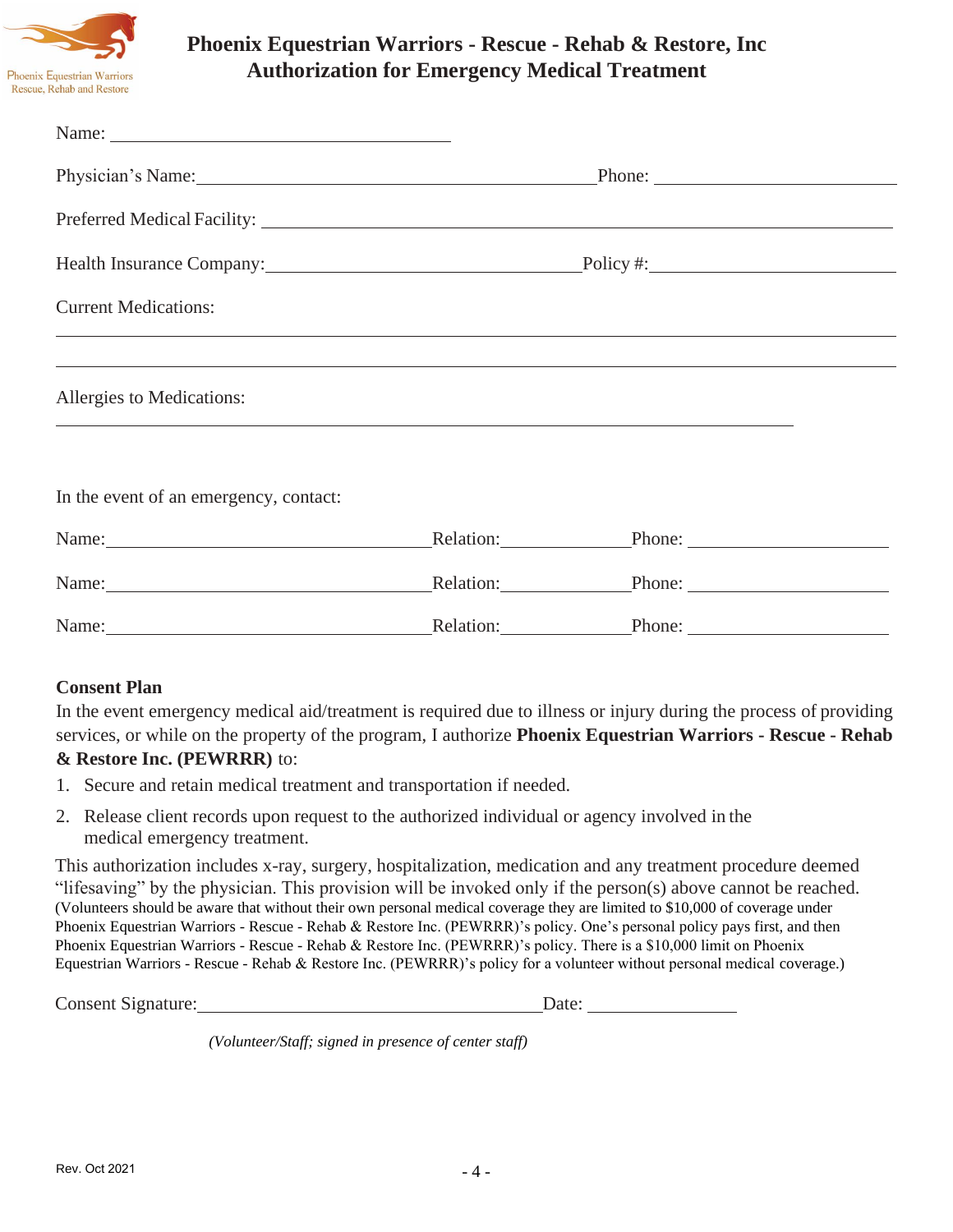

# **Phoenix Equestrian Warriors - Rescue - Rehab & Restore, Inc**

### **GENERAL SAFETY RULES (Students**, **Staff and Volunteers)**

#### *Mandatory Safety Rules:*

- While mounted and while working with the horses, ALL **Phoenix Equestrian Warriors - Rescue - Rehab & Restore Inc. (PEWRRR)** students must wear ASTM (American Society of Testing Materials) approved helmets. The harness must be secured. (Special equivalent helmets may be approved for specific situations if determined by the PATH certified instructor.
- Boots or shoes with at least a one-half  $(1/2)$  inch heel must be worn by all riders using stirrups.
- Smoking is not prohibited in the barn area or on the grounds.
- Glass bottles are prohibited in the barn area and in all areas around the barn.
- No students or families are permitted in the barn area unless accompanied by PEWRRR staff.
- Small children (under 10) MUST be attended and supervised by a parent or suitable guardian ATALL TIMES while on the property.
- All participants (volunteers and students) must have a liability release on file with PEWRRR to ride on the premises or to participate in any PEWRRR activity.
- During lessons, parents and other observers must remain outside of the arena unless asked to enter by the instructor. Please do not stand at the gate or sit on the mounting block. We need to keep that area clear for use by horses and their riders.
- No alcohol is permitted in the barn area.
- No dogs are permitted on the barn grounds.

#### *Strongly Recommended Safety Rules***:**

- When trail riding, a PEWRRR staff member or volunteer should tell someone at PEWRRR where he/she is going if approved to ride alone. Otherwise all trail riders must be accompanied by another approved rider. Carrying a cell phone is a sensible idea.
- Be calm and quiet in and around the horses. Loud noises or gestures can startle or spook them.
- When you approach a horse from behind speak quietly to him to let him know you are there.
- When saddling up, tighten the girth or cinch gradually in stages.
- Don't clip crossties to a bridle or a bit.
- Crouch when working on the lower legs, don't sit or kneel.
- Work to the side of the horse, not directly in front or behind him.
- Don't allow your horse to "chat" with other horses horses can strike, bite, or kick, and injure people or each other in the process.

Signature: Date: Date:

*(Volunteer/Staff; signed in presence of center staff)*